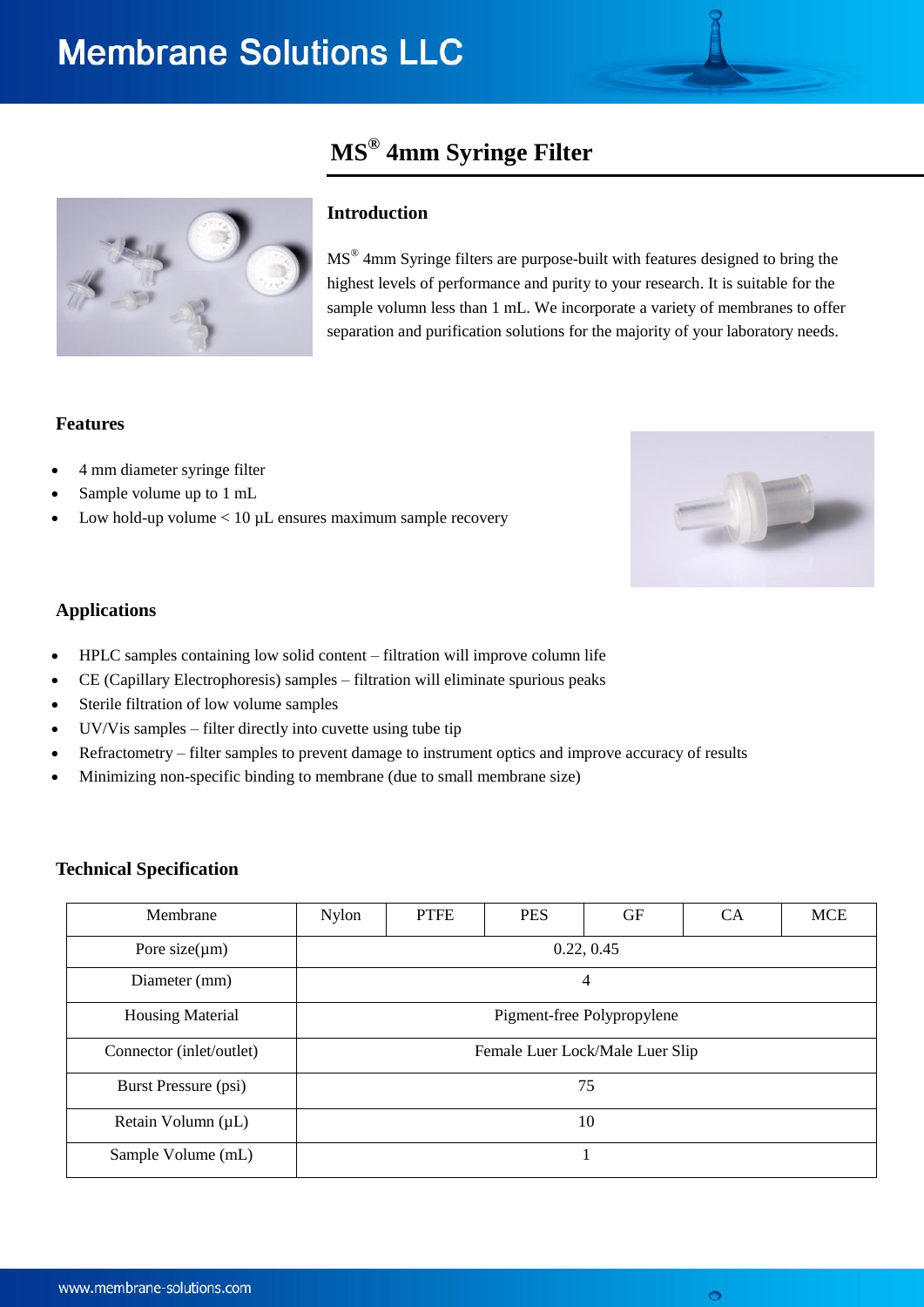# **Membrane Solutions LLC**

# **Order Information**

# **Non-Sterile**

| Item#              | Membrane     | Pore size $(\mu m)$ | Quantity/pack(pcs) |
|--------------------|--------------|---------------------|--------------------|
| SFNY004022N        | <b>Nylon</b> | 0.22                | 200                |
| SFNY004045N        | Nylon        | 0.45                | 200                |
| SFPTFE004022NB     | <b>PTFE</b>  | 0.22                | 200                |
| SFPTFE004045NB     | <b>PTFE</b>  | 0.45                | 200                |
| SFPTFE004022NL     | <b>PTFE</b>  | 0.22                | 200                |
| SFPTFE004045NL     | <b>PTFE</b>  | 0.45                | 200                |
| SFPES004022N       | <b>PES</b>   | 0.22                | 200                |
| SFPES004045N       | <b>PES</b>   | 0.45                | 200                |
| SFGF004022N        | GF           | 0.22                | <b>200</b>         |
| <b>SFGF004045N</b> | <b>GF</b>    | 0.45                | 200                |
| <b>SFCA004022N</b> | CA           | 0.22                | <b>200</b>         |
| <b>SFCA004045N</b> | CA           | 0.45                | 200                |
| SFMCE004022N       | <b>MCE</b>   | 0.22                | <b>200</b>         |
| SFMCE004045N       | <b>MCE</b>   | 0.45                | 200                |

## **Sterile**

| Item#               | Membrane    | Pore size $(\mu m)$ | Quantity/pack(pcs) |
|---------------------|-------------|---------------------|--------------------|
| <b>SFNY004022S</b>  | Nylon       | 0.22                | 200                |
| <b>SFNY004045S</b>  | Nylon       | 0.45                | 200                |
| SFPTFE004022SB      | <b>PTFE</b> | 0.22                | 200                |
| SFPTFE004045SB      | <b>PTFE</b> | 0.45                | 200                |
| SFPTFE004022SL      | <b>PTFE</b> | 0.22                | 200                |
| SFPTFE004045SL      | <b>PTFE</b> | 0.45                | 200                |
| <b>SFPES004022S</b> | <b>PES</b>  | 0.22                | 200                |
| <b>SFPES004045S</b> | <b>PES</b>  | 0.45                | 200                |
| <b>SFGF004022S</b>  | <b>GF</b>   | 0.22                | 200                |
| <b>SFGF004045S</b>  | <b>GF</b>   | 0.45                | 200                |
| <b>SFCA004022S</b>  | CA          | 0.22                | 200                |
| <b>SFCA004045S</b>  | CA          | 0.45                | 200                |
| <b>SFMCE004022S</b> | <b>MCE</b>  | 0.22                | 200                |
| <b>SFMCE004045S</b> | <b>MCE</b>  | 0.45                | 200                |